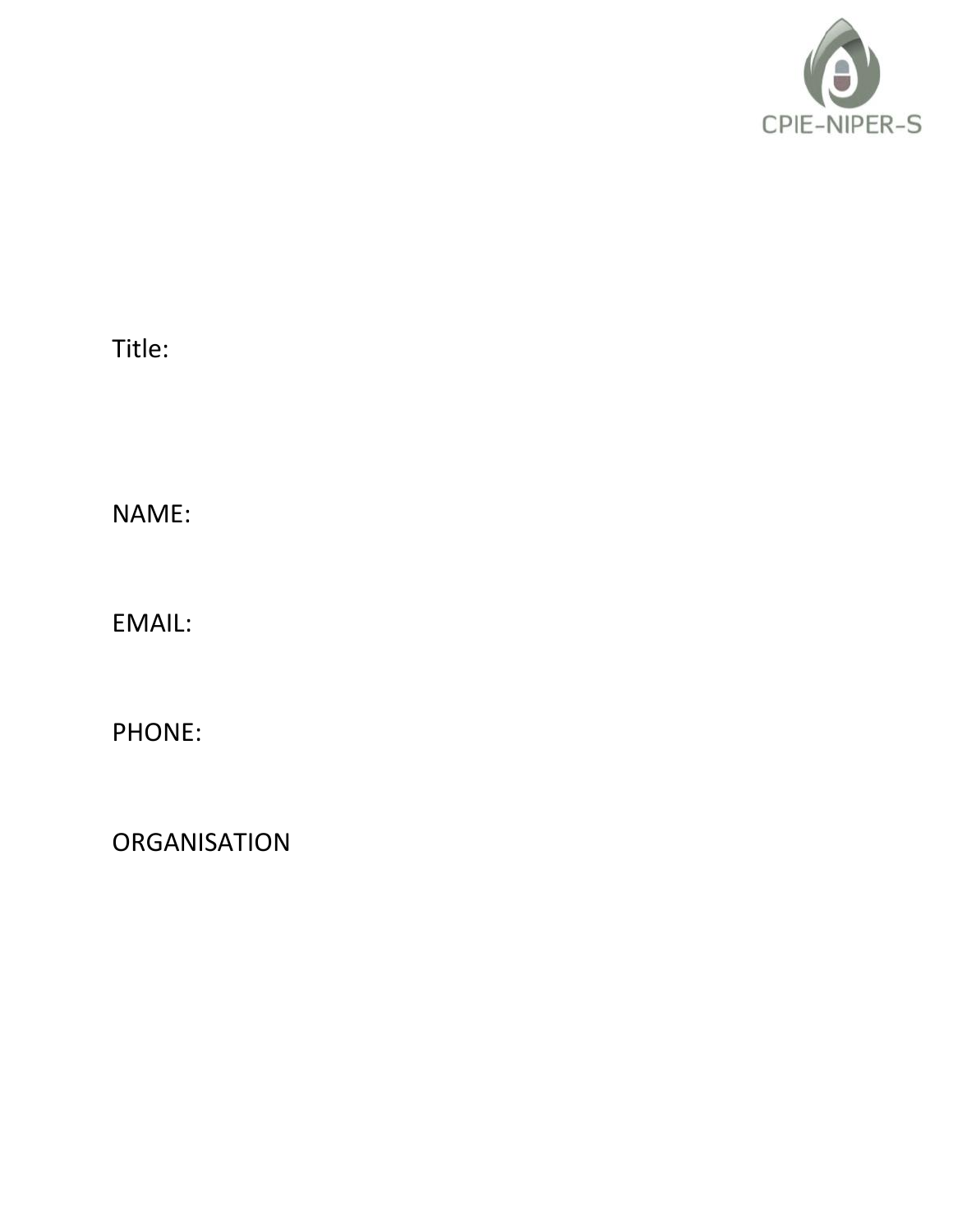

## 1. Elevator pitch

Describe the product/process/service you are developing and its value proposition<br>in a very brief manner (<500 words).

## 2. Team & Key Advisors/Mentors

| S. No. | <b>Name</b> | <b>Qualifications</b> | <b>Experience</b><br>Summary | <b>Key Skills</b> |
|--------|-------------|-----------------------|------------------------------|-------------------|
|        |             |                       |                              |                   |
|        |             |                       |                              |                   |
|        |             |                       |                              |                   |
|        |             |                       |                              |                   |

## 3. Problem/ Opportunity

a. What are the top problems you are trying to solve for your customers/new opportunity that you have identified?

b. What are the existing alternatives to address the problem? Identify the main competition and their limitations.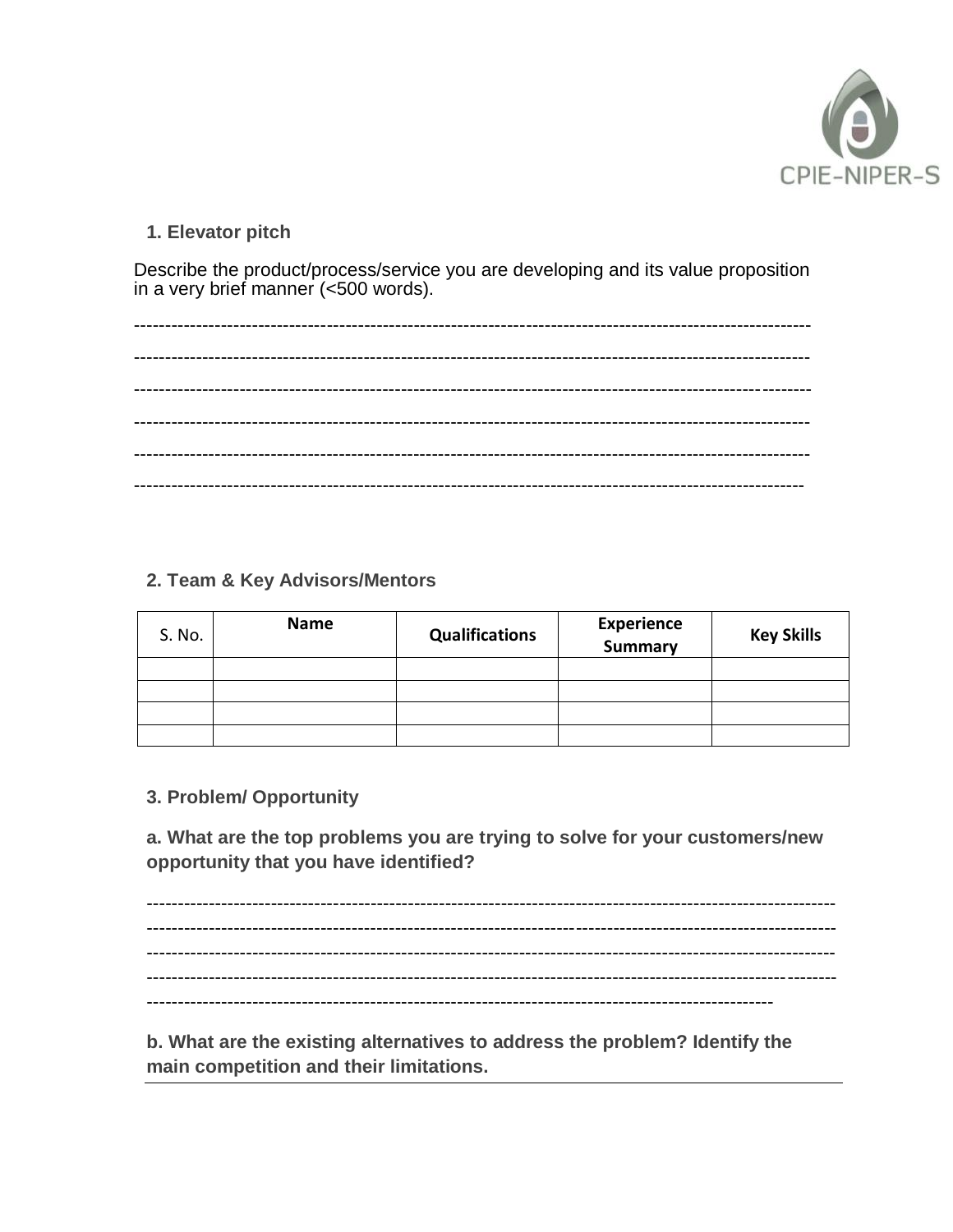

**4. Solution/ Technology** 

What is your solution? List down top features of your solution that will address the problems you have listed.

5. Current Status/ Stage

a. Is it Idea, prototype, product or revenue generating

b. Briefly mention about the current status of your startup/ technology/ product

6. Product demo

Share any pics, videos or YouTube links or actual demo of your product. Confidential, finer details are not required.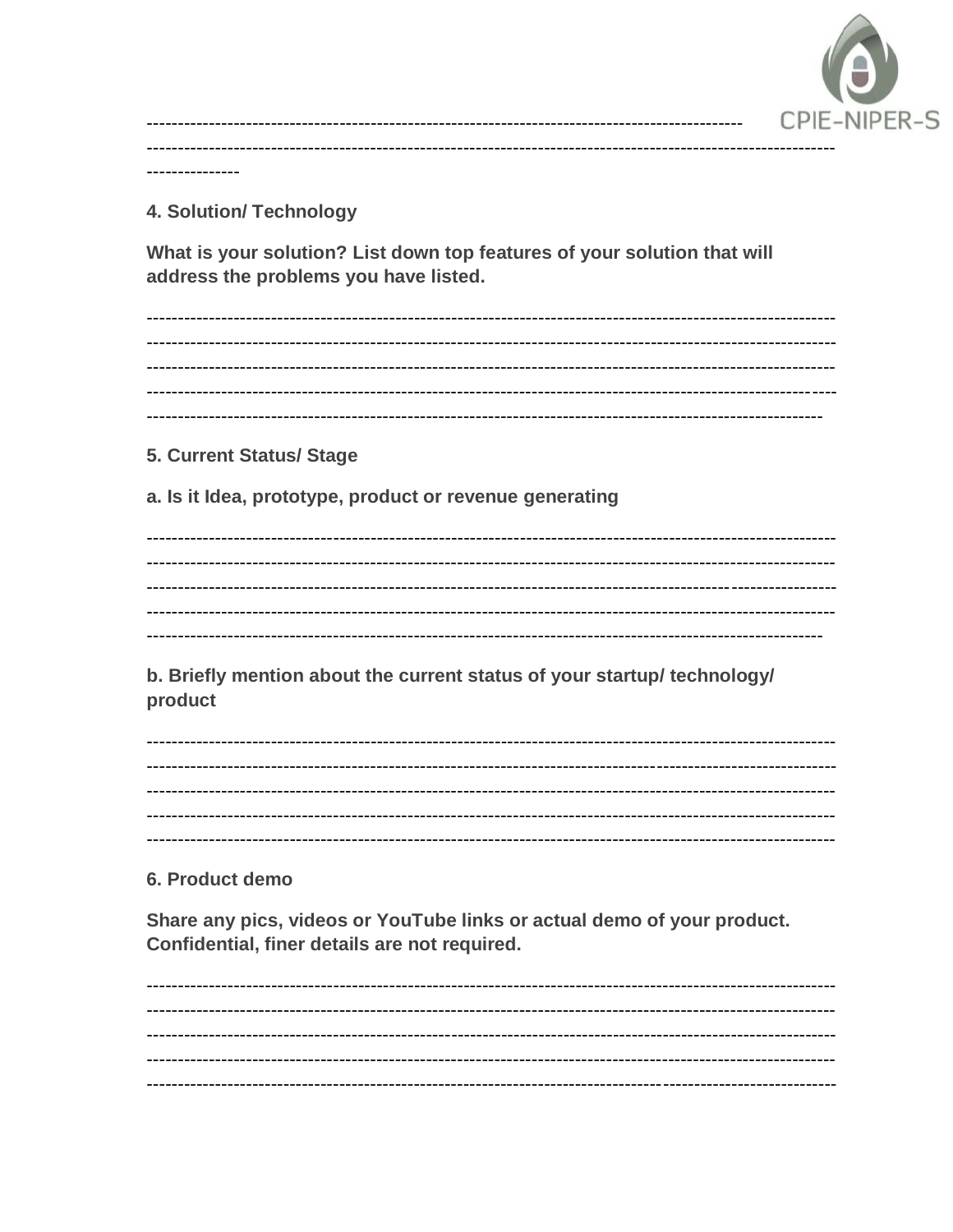

7. Unique Value proposition

What are the key benefits your product/service will provide to customers?

8. Competitive Advantage

What are your "unfair" advantages that cannot be easily copied or bought? E.g. IP, cost, network effects, data, exclusive contracts, etc..

9. Customer Segments & Market Size

a. For whom are you creating value for? If relevant, segment customers based on needs/ behaviours/ other traits.

b. What are the market sizes?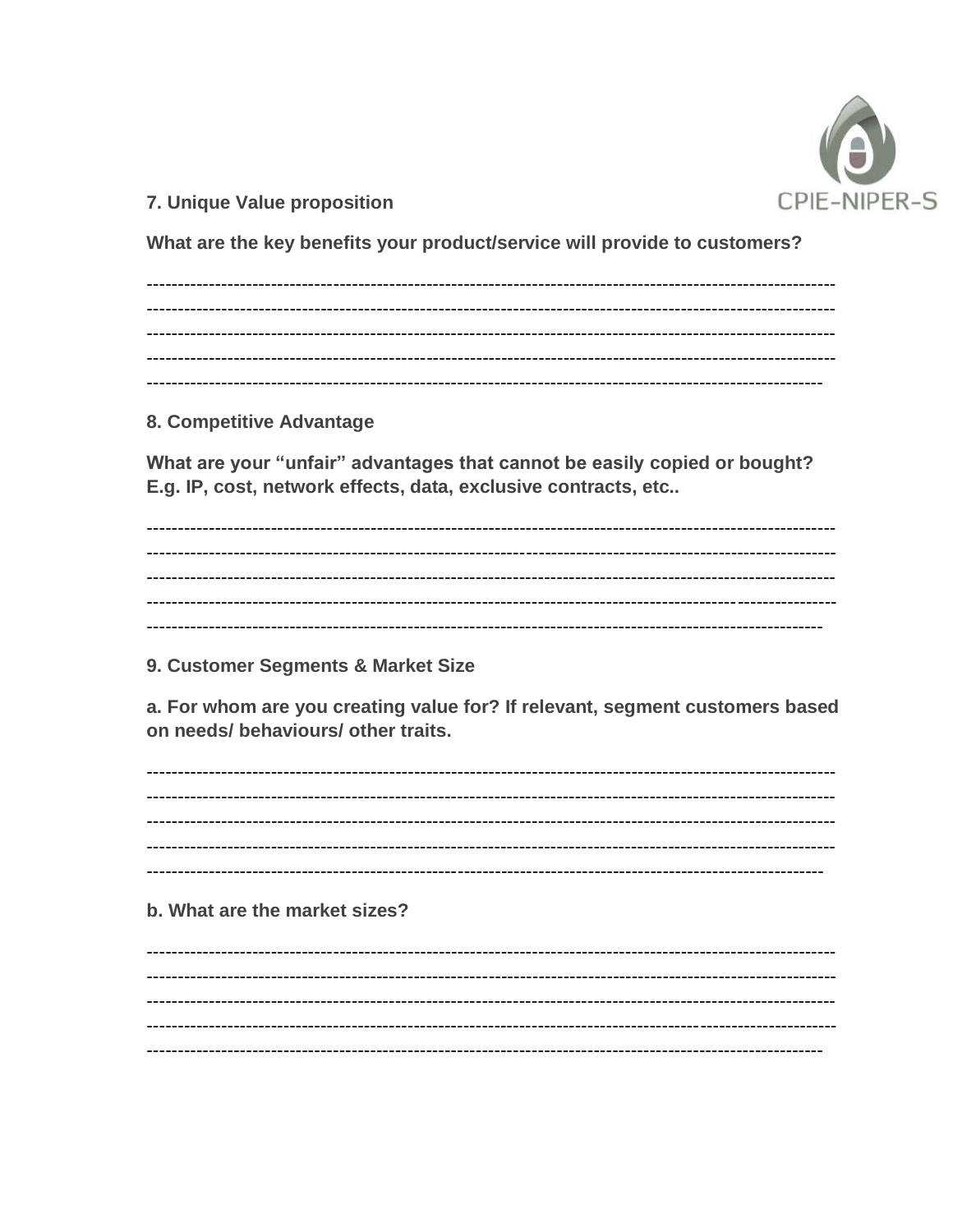

10. Channels

Paths proposed to be taken to reach your target customer segments for awareness, evaluation, purchase, distribution, & after-sales services. These can be your own or partner channels.

11. Revenue streams

How are you going to make your money? Link to customer segments & value propositions.

12. Costs

Costs of key activities, linked to value propositions. Consider fixed and variable costs of selected business model, connected to product development cost, customer acquisition, personnel, etc.

13. Key Metrics & Validation

a. What are the things you will measure to validate your hypotheses / measure progress of your proposed venture?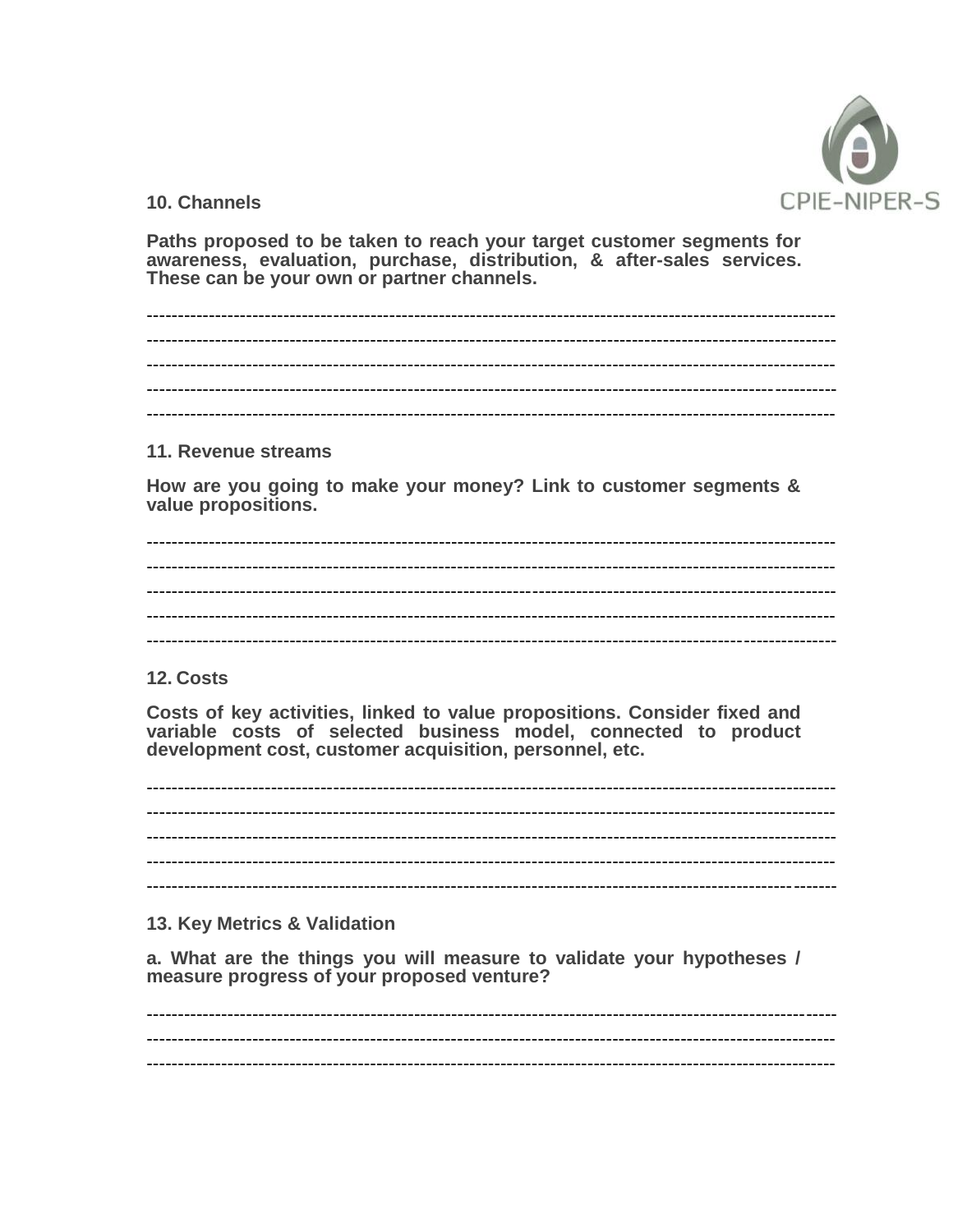

b. What have you done to validate your assumptions about the problem/need & your proposed approach?

14.18 month plan

...........

a. Break down your key metrics in 18 months plan

b. Current stage of product development & plan for next 18 months, along with milestones targeted.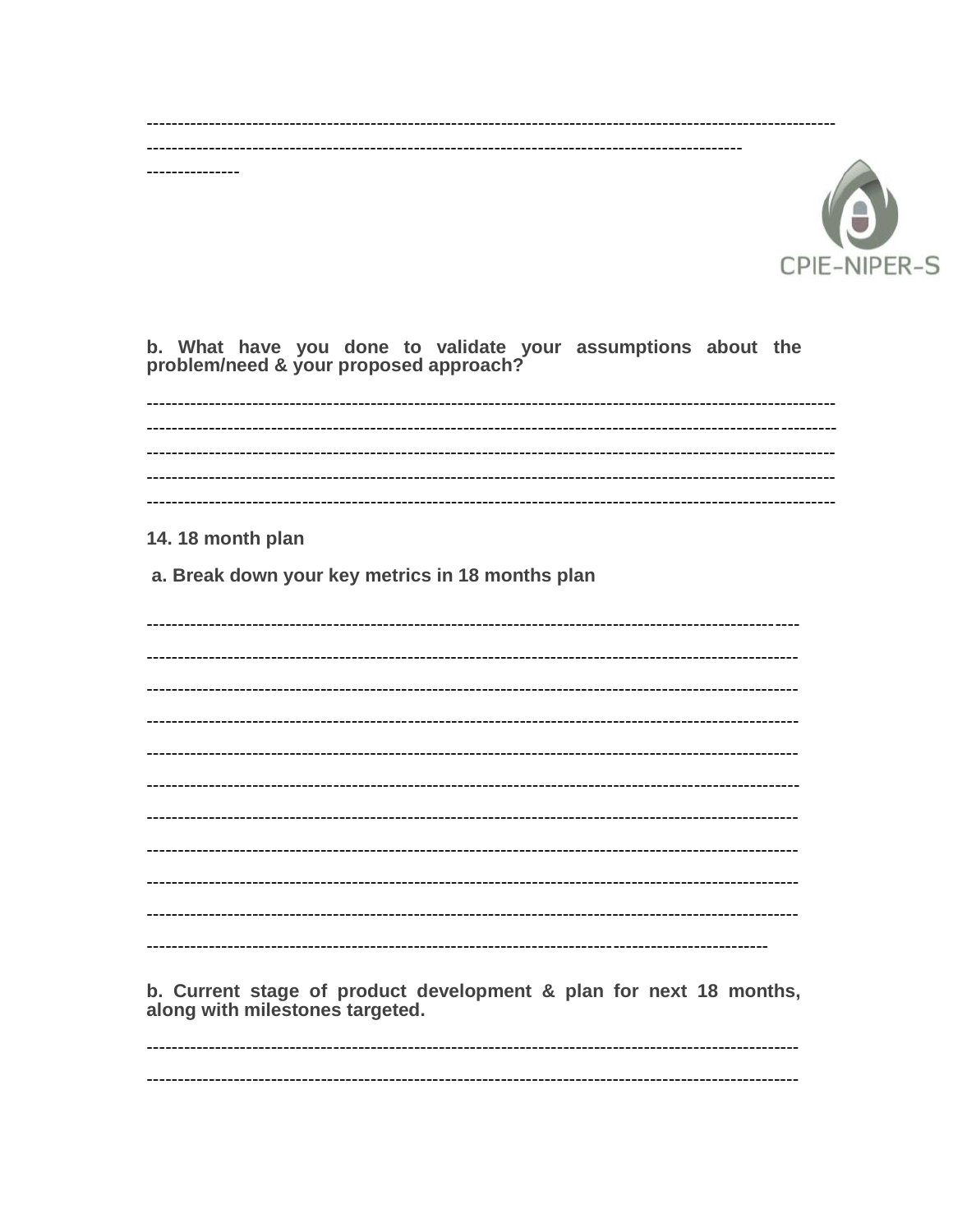| CPIE-NIPER-S |
|--------------|

15. Why do you want to come to CPIE?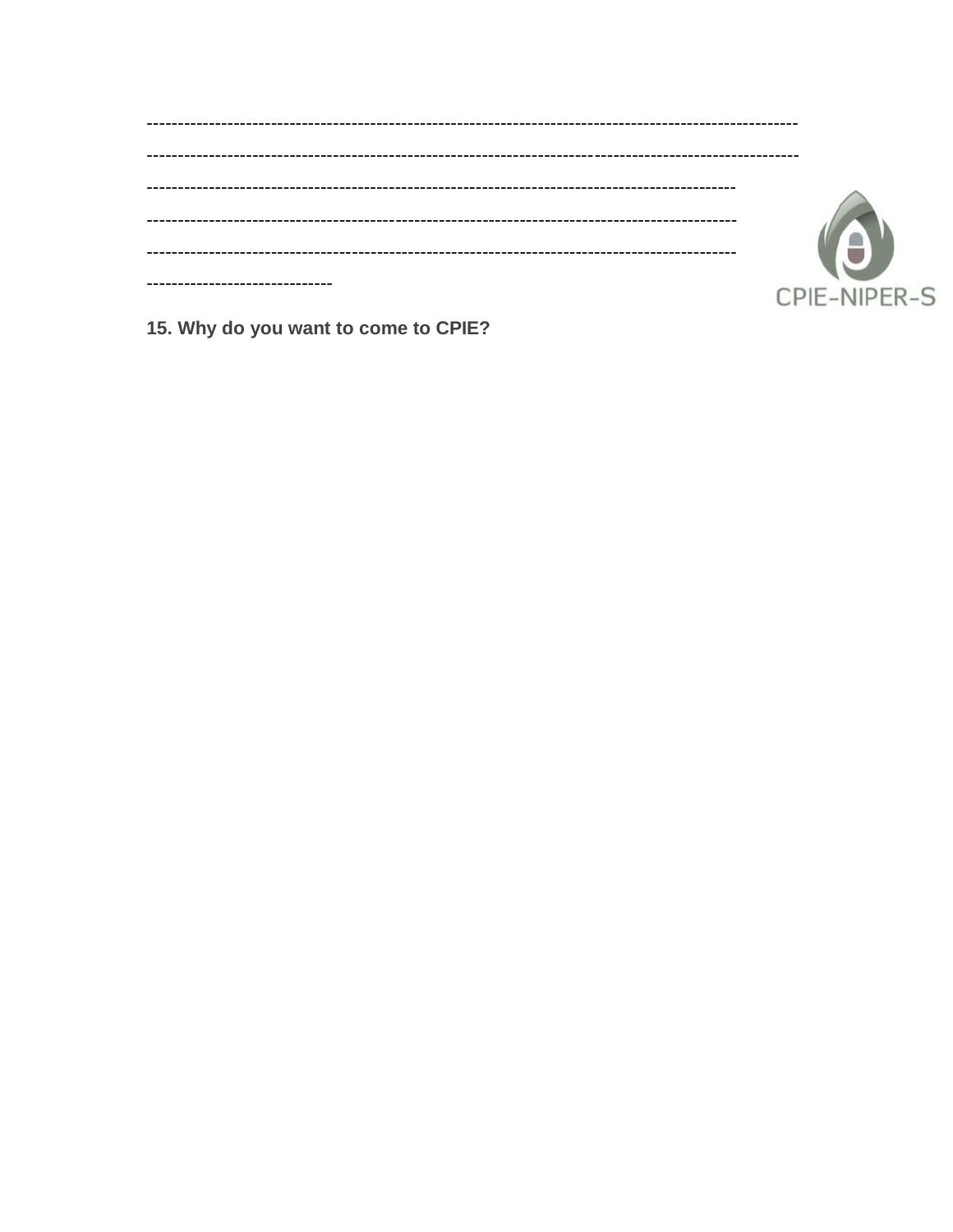

## **16. Summary**

| <b>Problem</b>                                        | <b>Solution</b>       | <b>Unique Value</b><br><b>Proposition</b>                                                                        | <b>Unfair</b><br><b>Advantage</b>   | <b>Customer</b>         |
|-------------------------------------------------------|-----------------------|------------------------------------------------------------------------------------------------------------------|-------------------------------------|-------------------------|
| Top 1-3 problems                                      | <b>Top 3 features</b> | Single, clear,<br>compelling<br>message that<br>states why you<br>are different and<br>worth for<br>shortlisting | Can't be easily<br>copied or bought | <b>Target customers</b> |
| <b>EXISTING</b>                                       |                       | <b>Key Metrics</b><br>Key activities you<br>measure                                                              | Channels<br>Path to<br>customers    |                         |
| <b>ALTERNATIVES</b>                                   |                       |                                                                                                                  |                                     |                         |
| <b>List how are</b><br>these problems<br>solved today |                       |                                                                                                                  | Revenue Streams                     |                         |
| Cost Structure                                        |                       |                                                                                                                  | Revenue Model                       |                         |
| <b>Customer Acquisition costs</b>                     |                       |                                                                                                                  | <b>Life Time Value</b>              |                         |